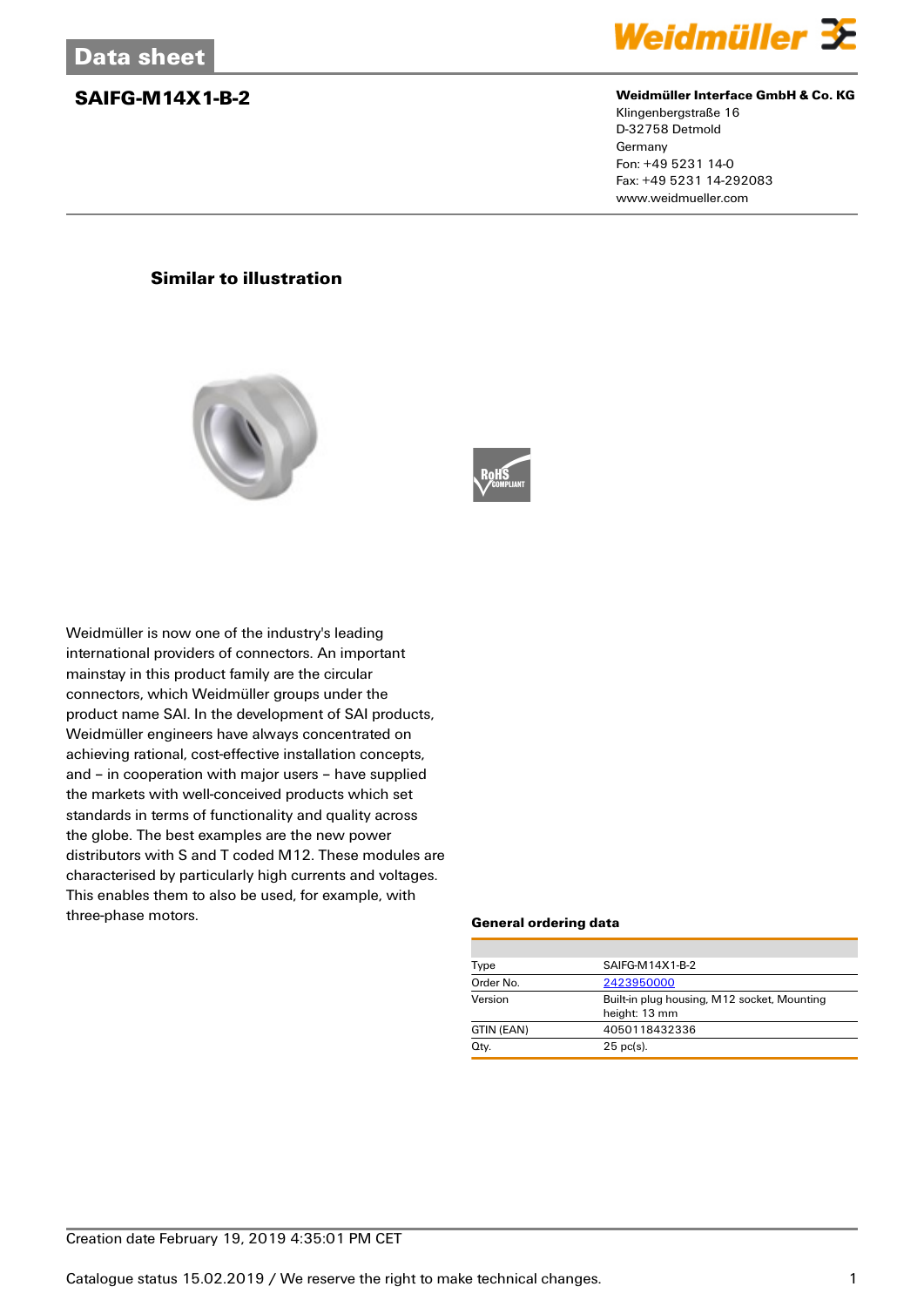# **Technical data**



## **SAIFG-M14X1-B-2 Weidmüller Interface GmbH & Co. KG**

Klingenbergstraße 16 D-32758 Detmold Germany Fon: +49 5231 14-0 Fax: +49 5231 14-292083

| <b>Dimensions and weights</b>           |                          |                          |                 |  |
|-----------------------------------------|--------------------------|--------------------------|-----------------|--|
|                                         |                          |                          |                 |  |
| Net weight                              | 20 <sub>g</sub>          |                          |                 |  |
| <b>Environmental Product Compliance</b> |                          |                          |                 |  |
|                                         |                          |                          |                 |  |
| <b>REACH SVHC</b>                       | Lead 7439-92-1           |                          |                 |  |
| Technical data of PCB plug-in connector |                          |                          |                 |  |
| Coding                                  | none                     | Housing surface          | nickel-plated   |  |
| Housings                                | M12 socket               | Mounting height          | $13 \text{ mm}$ |  |
| Housing main material                   | CuZn                     | <b>Connection thread</b> | M12             |  |
| Mounting thread                         | M 14                     | Seal material            | <b>FKM</b>      |  |
| <b>System parameters</b>                |                          |                          |                 |  |
|                                         |                          |                          |                 |  |
| Pin series quantity                     | 1                        |                          |                 |  |
| <b>Classifications</b>                  |                          |                          |                 |  |
| <b>ETIM 6.0</b>                         | EC000437                 | eClass 6.2               | 27-26-07-02     |  |
| eClass 9.1                              | 27-44-02-02              |                          |                 |  |
| <b>Approvals</b>                        |                          |                          |                 |  |
|                                         |                          |                          |                 |  |
| <b>ROHS</b>                             | Conform                  |                          |                 |  |
| <b>Downloads</b>                        |                          |                          |                 |  |
| Brochure/Catalogue                      | <b>FL FIELDWIRING EN</b> |                          |                 |  |
|                                         |                          |                          |                 |  |